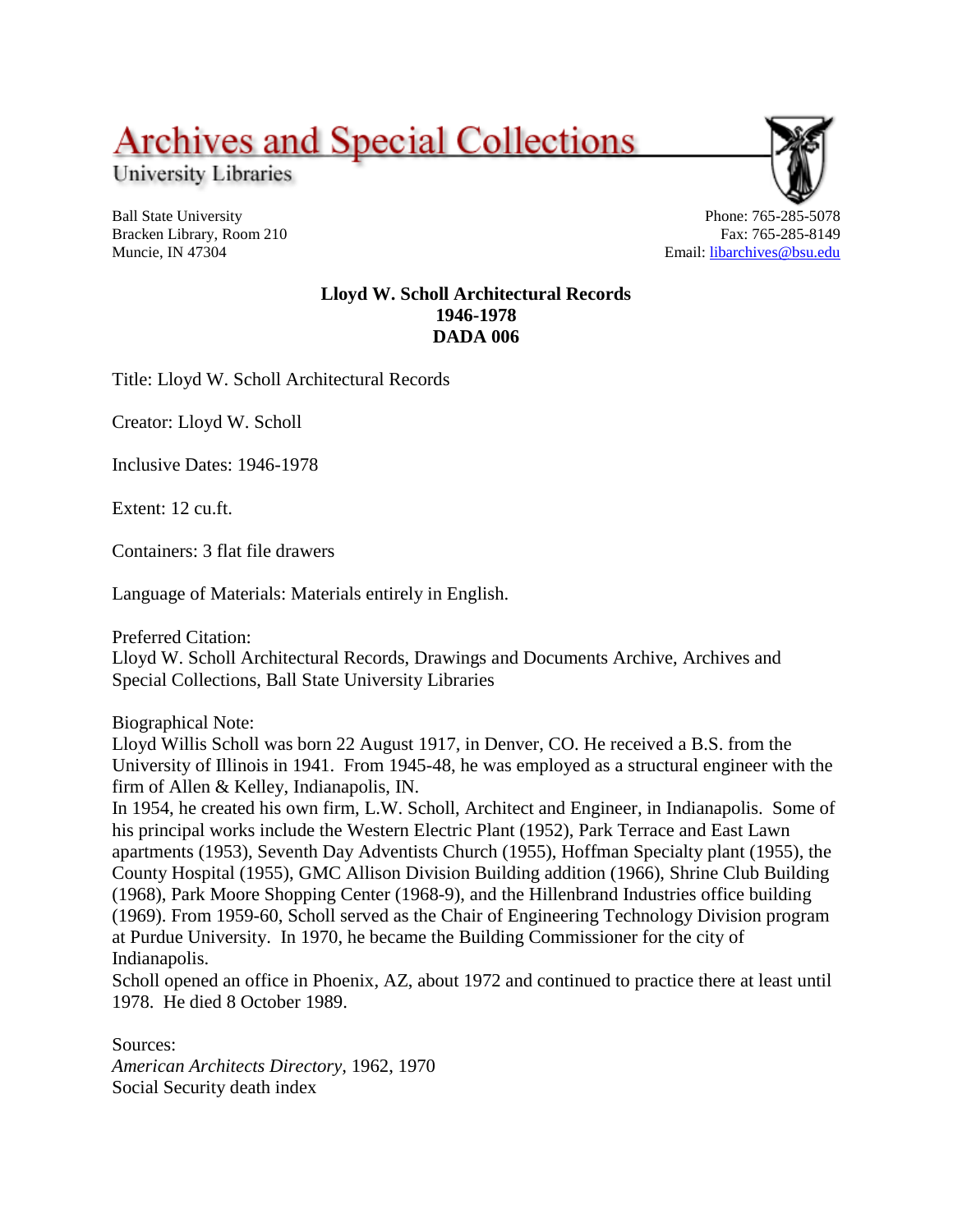Scope and Contents:

Drawings and prints for 73 projects (1946-ca. 1978) by Lloyd W. Scholl from offices in Indianapolis and (beginning in 1972) Phoenix, AZ. The majority of drawings are of residences. Also included are some area churches, commercial and office buildings, schools, and hotels.

Conditions Governing Access: This collection is open for research.

Copyright Notice: Legal title, copyright, and literary rights reside with Drawings and Documents Archive, Archives and Special Collections, Ball State University Libraries, Muncie, IN. All requests to publish or quote from manuscripts must be submitted to Drawings and Documents Archive.

Custodial History: The Lloyd W. Scholl Architectural Records were received by Drawings and Documents Archive as a donation from Lloyd W. Scholl in 1978.

Accruals: No additions are expected.

Processing Information:

Collection processing completed 1987/8/11 by Andrew R. Seager. Finding aid created 1987/8/11 by Andrew R. Seager; revised 2005/5/28 by Daniel Hartwig; revised 2009/5/20, 2011/12/1 by Carol A. Street.

Arrangement: The Lloyd W. Scholl Architectural Records are arranged chronologically.

Collection Inventory:

| Catalog no.          | $6 - 01$ | Storage $code(s)$                                                        | d                                                                            |
|----------------------|----------|--------------------------------------------------------------------------|------------------------------------------------------------------------------|
| Project title        |          | One-story frame house designed for lot 350, Rainbow Ridge subdivision    |                                                                              |
| Location             |          | Indianapolis, Marion Co., IN                                             |                                                                              |
| Authorship, year     |          | Lloyd W. Scholl, job 4601; 1946                                          |                                                                              |
| Records              |          | $\gg$ Working dwgs. -- 3 sheets: pencil on linen; 19 x 30 in.            |                                                                              |
| Catalog no.          | $6 - 02$ | Storage $code(s)$                                                        | d                                                                            |
| <i>Project title</i> |          | One-story frame house designed for lot 5, Bush Harris                    |                                                                              |
|                      |          | Addition. Based on plans for job 4601.                                   |                                                                              |
| Location             |          | S. Hancock Ave, [Indianapolis], [Marion Co.], IN                         |                                                                              |
| Authorship, year     |          | Lloyd W. Scholl, job 5605; 1946                                          |                                                                              |
| Records              |          |                                                                          | A. Copy of working dwgs. for job 4601. -- 3 sheets: sepia print; 18 x 30 in. |
|                      |          | B. Working dwgs. for job 5605. -- 3 sheets: pencil on linen; 18 x 30 in. |                                                                              |
| Catalog no.          | $6 - 03$ | Storage $code(s)$                                                        | d                                                                            |
| Project title        |          | One-story frame house design                                             |                                                                              |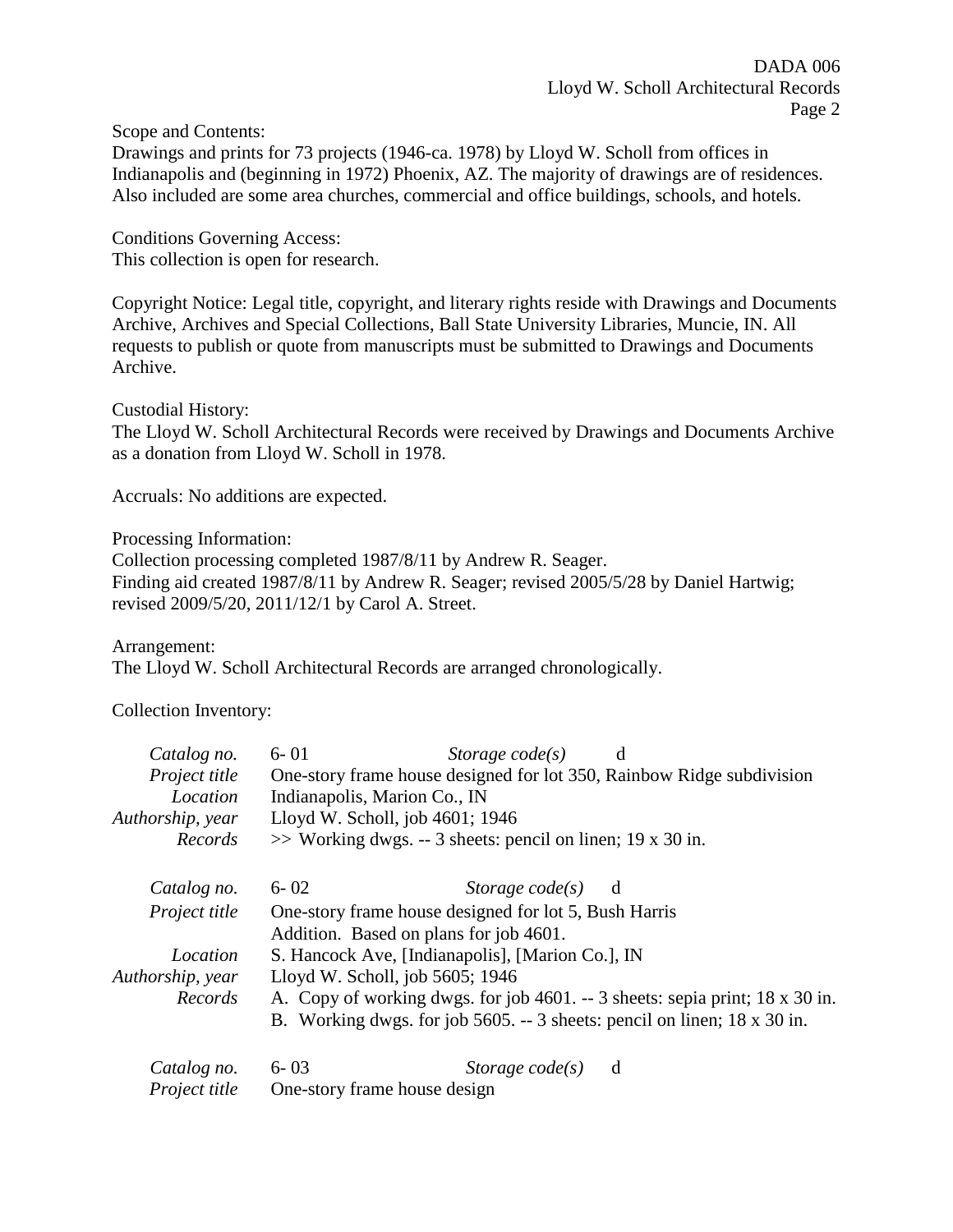| Location         |                                                                   |  |  |
|------------------|-------------------------------------------------------------------|--|--|
| Authorship, year | Lloyd W. Scholl, job 4610; [1946?]                                |  |  |
| Records          | $\gg$ Working dwgs. -- 3 sheets: pencil on linen; 19 x 30 in.     |  |  |
|                  |                                                                   |  |  |
| Catalog no.      | $6 - 04$<br>d<br>Storage $code(s)$                                |  |  |
| Project title    | One-story frame house design                                      |  |  |
| Location         |                                                                   |  |  |
| Authorship, year | Lloyd W. Scholl, job 4700; 1947                                   |  |  |
|                  |                                                                   |  |  |
| Records          | $\gg$ Working dwgs. -- 3 sheets: pencil on linen; 18 x 30 in.     |  |  |
|                  |                                                                   |  |  |
| Catalog no.      | $6 - 05$<br>Storage $code(s)$<br>d                                |  |  |
| Project title    | Earl, K. D., house: addition                                      |  |  |
| Location         | 1025 Kessler Blvd. E. Dr., Indianapolis, Marion Co., IN           |  |  |
| Authorship, year | Lloyd W. Scholl, job 4702; ca. 1947                               |  |  |
| Records          | $\gg$ Working dwgs. -- 1 sheet: pencil on linen; 26 x 37 in.      |  |  |
|                  |                                                                   |  |  |
| Catalog no.      | $6 - 06$<br>Storage $code(s)$<br>d                                |  |  |
| Project title    | Minnick, H. S., house                                             |  |  |
| Location         | W. 66th St., Indianapolis, Marion Co., IN                         |  |  |
|                  | Lloyd W. Scholl, job 4705; ca. 1947                               |  |  |
| Authorship, year |                                                                   |  |  |
| Records          | $\gg$ Working dwgs. -- 7 sheets: pencil on linen; 24 x 37 in.     |  |  |
|                  |                                                                   |  |  |
| Catalog no.      | $6 - 07$<br>Storage $code(s)$<br>d                                |  |  |
| Project title    | Two-story two-family dwelling                                     |  |  |
| Location         | N. Park Ave. at 64th St., Indianapolis, Marion Co., IN            |  |  |
| Authorship, year | Lloyd W. Scholl, job 4707; ca. 1947                               |  |  |
| Records          | $\gg$ Working dwgs. -- 3 sheets: pencil on linen; 26 x 37 in.     |  |  |
|                  |                                                                   |  |  |
| Catalog no.      | $6 - 08$<br>Storage $code(s)$<br>d                                |  |  |
| Project title    | Two-story, six-room house design                                  |  |  |
| Location         |                                                                   |  |  |
|                  |                                                                   |  |  |
| Authorship, year | Lloyd W. Scholl, job 4716; ca. 1947                               |  |  |
| Records          | >> Working dwgs. -- 3 sheets: pencil on linen; 25 x 37 in.        |  |  |
|                  |                                                                   |  |  |
| Catalog no.      | $6 - 09$<br>Storage $code(s)$<br>d                                |  |  |
| Project title    | One-story, five room, frame house design                          |  |  |
| Location         |                                                                   |  |  |
| Authorship, year | Lloyd W. Scholl, job 4717; ca. 1947                               |  |  |
| Records          | $\gg$ Working dwgs. -- 2 sheets: pencil on linen; 25 x 31 in.     |  |  |
|                  |                                                                   |  |  |
|                  | $6 - 10$<br>Storage $code(s)$<br>d                                |  |  |
| Catalog no.      |                                                                   |  |  |
| Project title    | One-story, five room, frame home design for lot 447, Forest Manor |  |  |
|                  | Extension.                                                        |  |  |
| Location         | N. Arthington or Arlington Blvd., Indianapolis, Marion Co., IN    |  |  |
| Authorship, year | Lloyd W. Scholl, job 4720; ca. 1947                               |  |  |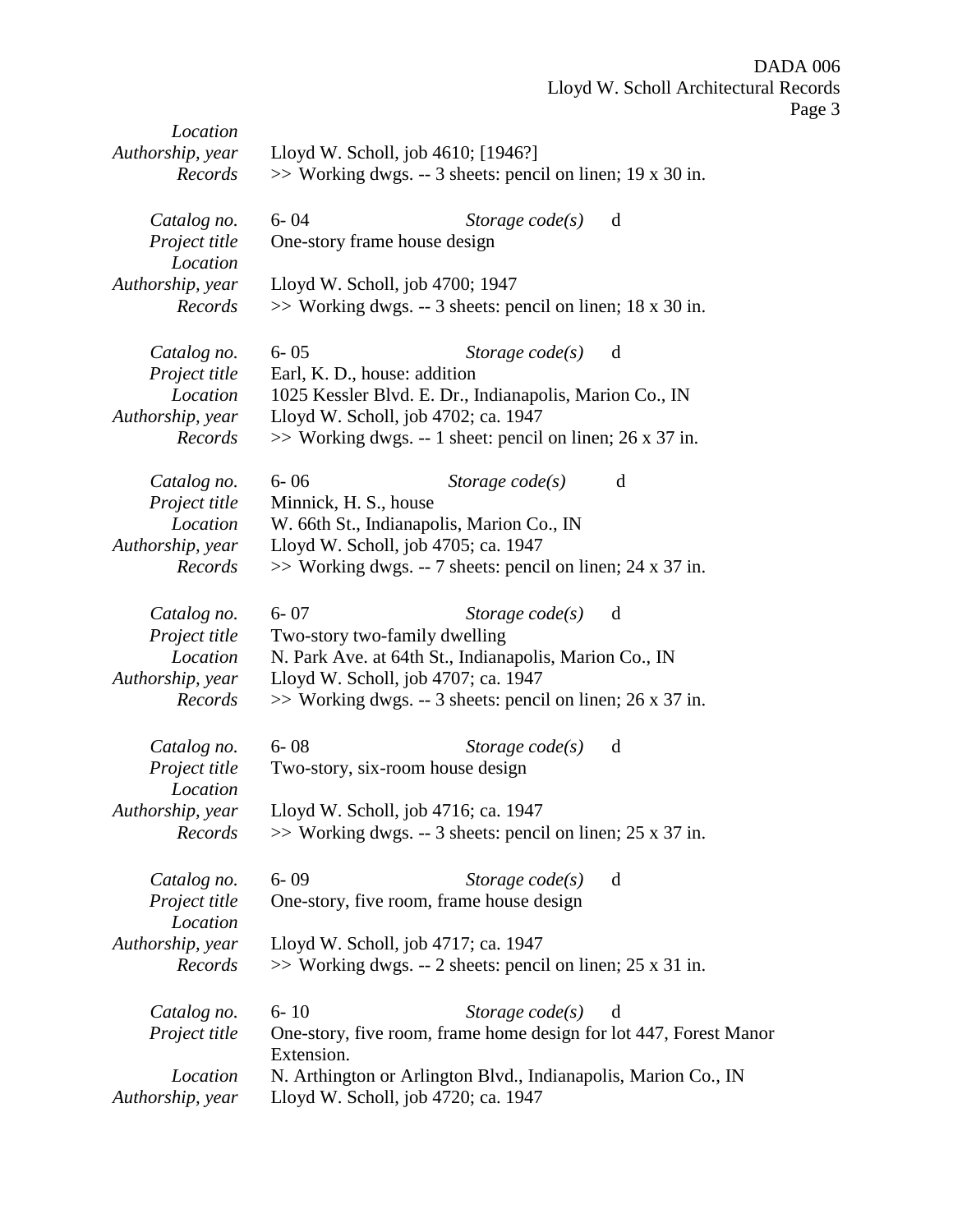DADA 006 Lloyd W. Scholl Architectural Records Page 4 *Records* >> Working dwgs. -- 2 sheets: pencil on linen; 24 x 31 in. *Catalog no.* 6- 11 *Storage code(s)* d *Project title* Land, Mr. and Mrs. Bruce O., house *Location Authorship, year* Lloyd W. Scholl, job 4721; 1947 *Records* >> Working dwgs. -- 3 sheets: pencil on linen; 24 x 31 in. *Catalog no.* 6- 12 *Storage code(s)* d *Project title* Longstreth, Mr. and Mrs. Paul, house *Location* 733 Clarendon Pl., Indianapolis, Marion Co., IN *Authorship, year* Lloyd W. Scholl, job 4801; 1948 *Records* >> Working dwgs. -- 2 sheets: pencil on linen; 24 x 31 in. *Catalog no.* 6- 13 *Storage code(s)* d *Project title* First Moravian Church *Location* 54th St. & Haverford, Indianapolis, Marion Co., IN *Authorship, year* Lloyd W. Scholl, job 4803; 1948 *Records* >> Working dwgs. -- 7 sheets: pencil on linen; 24 x 31 in. *Catalog no.* 6- 14 *Storage code(s)* d *Project title* Overmeyer, Mr. and Mrs. R., house *Location Authorship, year* Lloyd W. Scholl, job 4804; ca. 1948 *Records* >> Working dwgs. -- 2 sheets: pencil on linen; 24 x 31 in. *Catalog no.* 6- 15 *Storage code(s)* d *Project title* Folkening, Dr. and Mrs. H. C., house *Location* 5501 S. Camden, Marion Co., IN *Authorship, year* Lloyd W. Scholl, job 4806; 1949 *Records* >> Working dwgs. -- 4 sheets: pencil on linen; 24 x 36 in. *Catalog no.* 6- 16 *Storage code(s)* d *Project title* Sturgeon, Mr. and Mrs. R. R., cabin *Location* Bean Blossom Ridge, Brown Co., IN *Authorship, year* Lloyd W. Scholl, job 4900; 1949 *Records* >> Working dwgs. -- 3 sheets: pencil on linen; 24 x 31in.

*Catalog no.* 6- 17 *Storage code(s)* d *Project title* Caterpillar Tractor Co. depot *Location* Howard & Harding sts., Indianapolis, [Marion Co.], IN *Authorship, year* Lloyd W. Scholl, job 4901; 1949 *Records* >> Working dwgs. -- 12 sheets: pencil on linen; 28 x 37 in. *Notes* Plot plan shows bldg. to be located at the SE corner of W. Howard & S. Harding streets.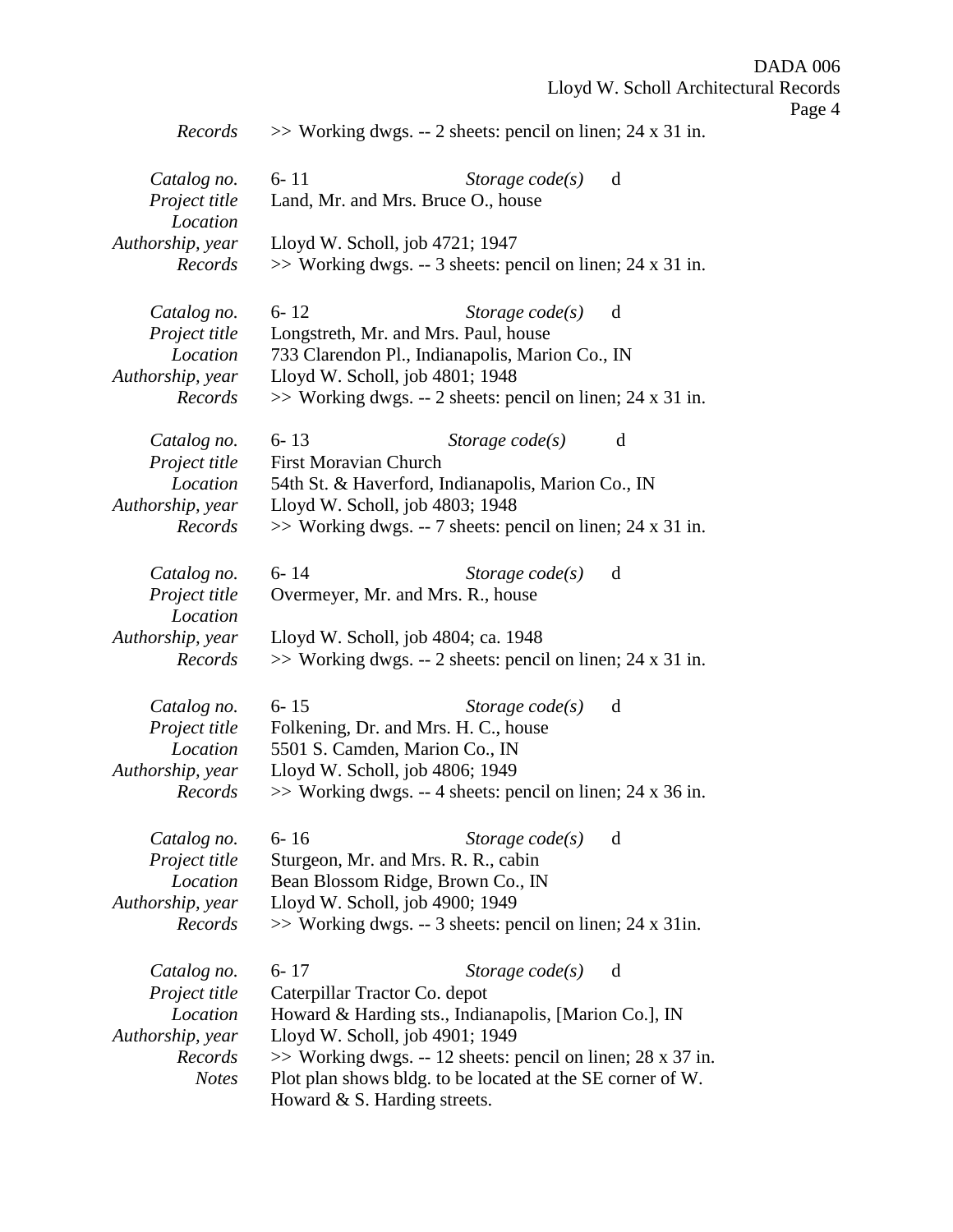| Catalog no.<br>Project title<br>Location<br>Authorship, year<br>Records<br><b>Notes</b> | ັ<br>$6 - 18$<br>Storage $code(s)$<br>d<br>Hammer, Mr. and Mrs. D., house<br>Roselawn, Indianapolis, Marion Co., IN<br>Lloyd W. Scholl, job 4902; 1949<br>>> Working dwgs. -- 3 sheets: 24 x 31 in. -- 2 copies. --<br>c.1: pencil on linen. -- c.2: blueprint.<br>Plot plan shows house to be built on lot #43 of Miller $\&$<br>Seamon's St. Andrews Park, Indianapolis    |
|-----------------------------------------------------------------------------------------|------------------------------------------------------------------------------------------------------------------------------------------------------------------------------------------------------------------------------------------------------------------------------------------------------------------------------------------------------------------------------|
| Catalog no.<br>Project title<br>Location<br>Authorship, year<br>Records                 | $6 - 19$<br>Storage $code(s)$<br>d<br>One-and-a-half story frame house<br>Lloyd W. Scholl, job 4903; 1949<br>$\gg$ Working dwgs. -- 2 sheets: 21 x 30 in.                                                                                                                                                                                                                    |
| Catalog no.<br>Project title<br>Location<br>Authorship, year<br>Records                 | $6 - 20$<br>d<br>Storage $code(s)$<br>Scholl, L. W., house<br>Eagle Creek, Indianapolis, Marion Co., IN<br>Lloyd W. Scholl; ca. 1950<br>$\gg$ Working dwgs. -- 5 sheets: pencil on linen; 24 x 31 in.                                                                                                                                                                        |
| Catalog no.<br>Project title<br>Location<br>Authorship, year<br>Records                 | $6 - 21$<br>Storage $code(s)$<br>d<br>Mooney, C., house to be built on lots $140 \& 141$ of<br>Maxwell Manors Subdivision, Bloomington, IN.<br>S. Highland, Bloomington, Monroe Co., IN<br>Lloyd W. Scholl, job 5101; ca. 1951<br>$\gg$ Working dwgs. -- 5 sheets: pencil on linen; 23 x 36 in.                                                                              |
| Catalog no.<br>Project title<br>Location<br>Authorship, year<br>Records                 | $6 - 22$<br>Storage $code(s)$<br>d<br>Indiana Conference of Seventh-Day Adventists, church office building<br>63rd St. at Indianola Ave., [Indianapolis], [Marion Co.], IN<br>L. W. Scholl, job 5501; [1951?]<br>A. Working dwgs. (architectural). -- 7 sheets: pencil on linen; 25 x 37 in.<br>B. Working dwgs. (mechanical). -- 6 sheets: pencil on sepia print; 25x37 in. |
| Catalog no.<br>Project title<br>Location<br>Authorship, year<br>Records<br><b>Notes</b> | $6 - 23$<br>Storage $code(s)$<br>d<br>Satinsky, Mr. and Mrs. Ben, house<br>Spring Mill, Indianapolis, Marion Co., IN<br>L. W. Scholl, job 5502; 1955<br>$\gg$ Working dwgs. -- 4 sheets: pencil on linen; 24 x 37 in.<br>House to be located on lot 11 of Spring Meadow Addition                                                                                             |
| Catalog no.<br>Project title<br>Location                                                | $6 - 24$<br>Storage code(s)<br>d<br>Rosenfeld, Mr. and Mrs. A. I., house<br>N. Central Ave, Indianapolis, Marion Co., IN                                                                                                                                                                                                                                                     |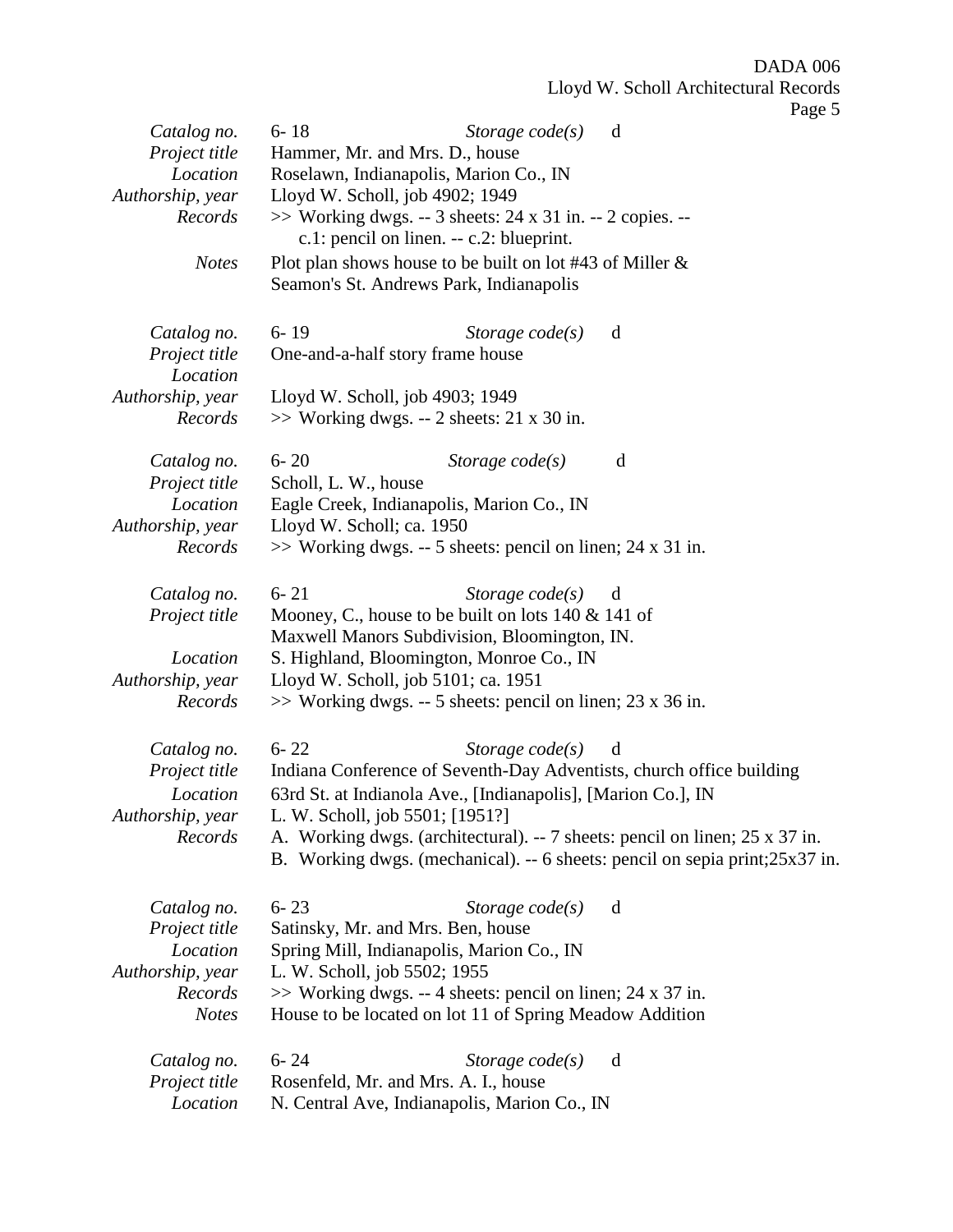Page 6

| Authorship, year            | L. W. Scholl, job 5503; 1955                                                                            |  |  |
|-----------------------------|---------------------------------------------------------------------------------------------------------|--|--|
| Records                     | $\gg$ Working dwgs. -- 3 sheets: 25 x 37 in. -- 2 copies. --<br>c.1: pencil on linen. -- c.2: blueprint |  |  |
| <b>Notes</b>                | House to be built in Orchard Acres Addition                                                             |  |  |
| Catalog no.                 | $6 - 25$<br>Storage $code(s)$<br>d                                                                      |  |  |
| Project title               | Toney, Mr. and Mrs. C. L., house                                                                        |  |  |
| Location                    | Indianapolis, Marion Co., IN                                                                            |  |  |
| Authorship, year            | L. W. Scholl, job 5505; 1955                                                                            |  |  |
| Records                     | $\gg$ Working dwgs. -- 3 sheets: pencil on linen; 25 x 37 in.                                           |  |  |
| <b>Notes</b>                | House to be located on lot 36, Woodland Golf Club, 2nd subdivision                                      |  |  |
|                             |                                                                                                         |  |  |
| Catalog no.                 | $6 - 26$<br>Storage $code(s)$<br>d                                                                      |  |  |
| Project title               | Mordoh, Mr. and Mrs. Alvin M., house                                                                    |  |  |
| Location                    | Woodmere Dr., Indianapolis, Marion Co., IN                                                              |  |  |
| Authorship, year            | L. W. Scholl, job 5505; 1955                                                                            |  |  |
| Records                     | $\gg$ Working dwgs. -- 5 sheets: pencil on linen; 25 x 37 in.                                           |  |  |
| <b>Notes</b>                | House to be located on lot 88 of Spring Mill Estates                                                    |  |  |
| Catalog no.                 | $6 - 27$<br>Storage $code(s)$<br>d                                                                      |  |  |
| Project title               | Funk, Dr. & Mrs. J., house                                                                              |  |  |
| Location                    | Peach Tree Ln., Muncie, Delaware Co., IN                                                                |  |  |
| Authorship, year            | L. W. Scholl, job 5601; 1956                                                                            |  |  |
| Records                     | $\gg$ Working dwgs. -- 3 sheets: pencil on linen; 25 x 37 in.                                           |  |  |
| <b>Notes</b>                | House to be located on lot 90 of Ludingwood Addition                                                    |  |  |
| Catalog no.                 | $6 - 28$<br>Storage $code(s)$<br>d                                                                      |  |  |
| Project title               | Fox, Mr. and Mrs. J., house                                                                             |  |  |
| Location                    | 5900 block Crows Nest Dr., Indianapolis, Marion Co., IN                                                 |  |  |
| Authorship, year            | L. W. Scholl, possibly job 5701; 1957                                                                   |  |  |
| Records                     | $\gg$ Working dwgs. -- 6 sheets: pencil on linen; 25 x 37 in.                                           |  |  |
|                             |                                                                                                         |  |  |
| Catalog no.                 | $6 - 29$<br>Storage $code(s)$<br>d                                                                      |  |  |
| Project title               | <b>Bethel Sanitarium</b>                                                                                |  |  |
| Location                    | Krantzville Rd., Evansville, Vanderburgh Co., IN                                                        |  |  |
| Authorship, year            | Lloyd Scholl, job 5702; J. Edson Lowry, landscape architect; 1957                                       |  |  |
| Records                     | A. Working dwgs. / Lloyd W. Scholl. -- 30 sheets: pencil on                                             |  |  |
|                             | linen and vellum; $19 \times 44$ in.                                                                    |  |  |
|                             | B. Landscape plan / J. Edson Lowry. -- 1 sheet: ink on vellum; 24 x 40 in.                              |  |  |
|                             |                                                                                                         |  |  |
| Catalog no.                 | $6 - 30$<br>Storage $code(s)$<br>d                                                                      |  |  |
| Project title<br>Location   | Parry, Mr. and Mrs. John K., house on Bean Blossom Lake                                                 |  |  |
|                             | Monroe Co., IN                                                                                          |  |  |
| Authorship, year<br>Records | L. W. Scholl, job 5703; 1957                                                                            |  |  |
|                             | $\gg$ Working dwgs. -- 2 sheets: pencil on linen; 25 x 43 in.                                           |  |  |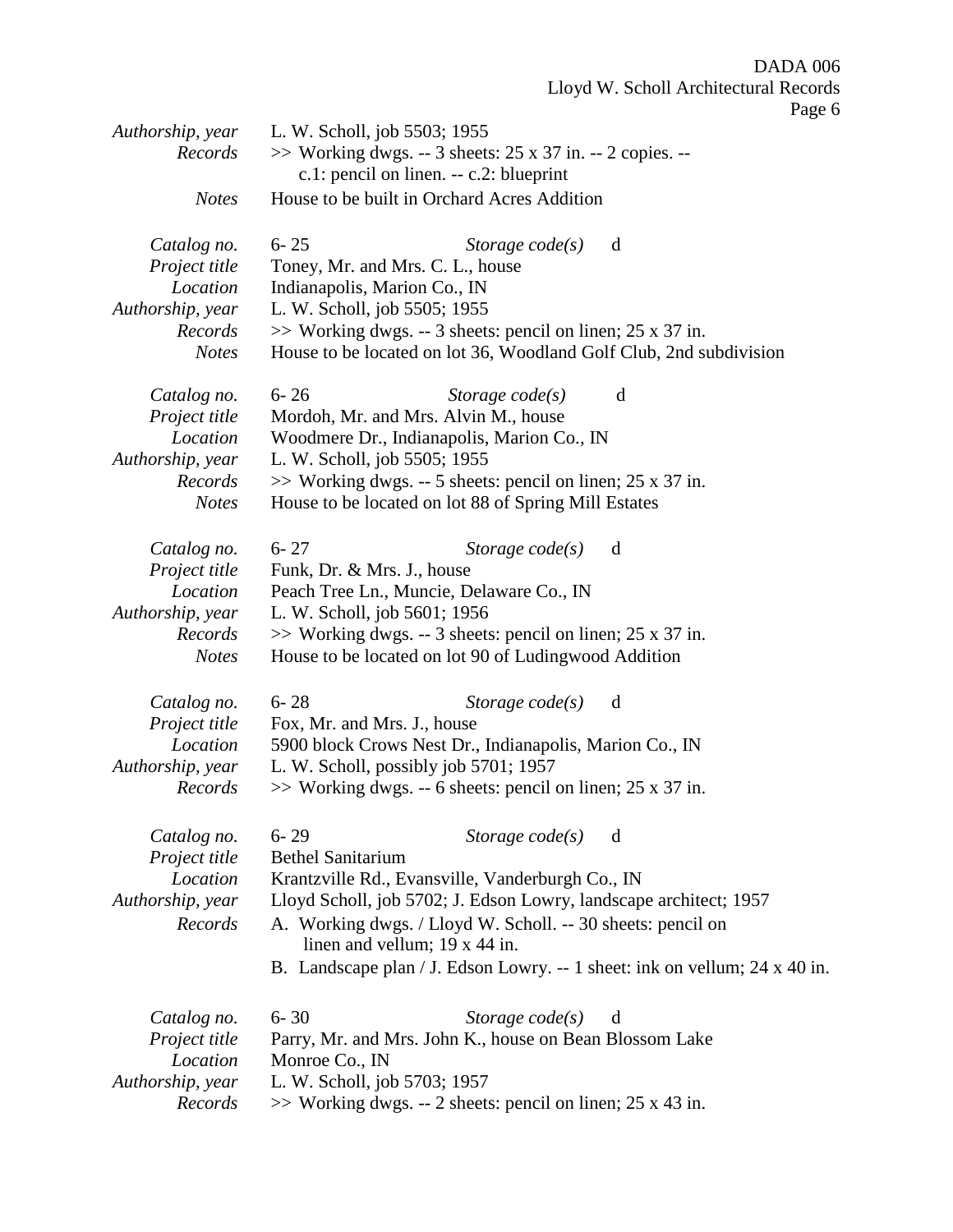| Catalog no.<br>Project title<br>Location<br>Authorship, year<br>Records<br><b>Notes</b> | $6 - 31$<br>Storage $code(s)$<br>d<br>La Rue, W. Stewart, cottage<br>Carroll Co., IN<br>L. W. Scholl, job 5704; 1957<br>A. Working dwgs., first scheme: -- 2 sheets: pencil on linen; 25 x 43 in.<br>B. Working dwgs. for revised scheme. -- 2 sheets: pencil on linen;25x43in.<br>Cottage to be located on lot #11, Scarlett Oaks Addition,<br>east side of Lake Freeman, Indiana.                   |
|-----------------------------------------------------------------------------------------|-------------------------------------------------------------------------------------------------------------------------------------------------------------------------------------------------------------------------------------------------------------------------------------------------------------------------------------------------------------------------------------------------------|
| Catalog no.<br>Project title<br>Location<br>Authorship, year<br>Records                 | $6 - 32$<br>Storage code(s)<br>d<br>Indiana Conference of Seventh-Day Adventists, Indiana<br>Academy, school building<br>Cicero, Hamilton Co., IN<br>L. W. Scholl, jobs 5801, 5804; 1958; 1959<br>A. Working dwgs. (job 5801). -- 13 sheets: pencil on linen; 24 x 38 in.<br>B. Working dwg. (job 5804). $-1$ sheet: pencil on linen; 24 x 38 in.                                                     |
| Catalog no.<br>Project title<br>Location<br>Authorship, year<br>Records<br><b>Notes</b> | $6 - 33$<br>Storage $code(s)$<br>d<br>Morris, Al, house<br>Darrow Dr. & Sunset Ln., Indianapolis, Marion Co., IN<br>L. W. Scholl, job 5802; 1958<br>$\gg$ Working dwgs. -- 5 sheets: pencil and ink on linen; 25 x 37 in.<br>House to be built on lot 105 of Spring Mill Estates, at the<br>NW corner of Darrow Dr. & Sunset Ln.                                                                      |
| Catalog no.<br>Project title<br>Location<br>Authorship, year<br>Records                 | $6 - 34$<br>Storage $code(s)$<br>d<br>Northside Seventh-Day Adventists church and school buildings<br>E. 62nd St. & possibly N. Oxford, Indianapolis, Marion Co., IN<br>Lloyd Scholl; ca. 1958<br>A. Prelim. dwgs. -- 3 sheets: pencil on trace (with shading); 22 x 36 in.<br>B. Perspective renderings / [Robert L.?] LaRue. -- 2<br>sheets: blueline print; $12 \times 29$ in., $17 \times 27$ in. |
| Catalog no.<br>Project title<br>Location<br>Authorship, year<br>Records                 | $6 - 35$<br>Storage $code(s)$<br>d<br>Northside Seventh-Day Adventists school building<br>E. 62nd St. & N. Oxford, Indianapolis, Marion Co., IN<br>L. W. Scholl, job 5803; 1958<br>>> Working dwgs. / Lloyd W. Scholl. -- 9 sheets. -- 2 copies. -- c.1: pencil<br>on linen, tracing paper; $25 \times 37$ in. -- c.2: blueprint; $25 \times 37$ in.                                                  |
| Catalog no.<br>Project title<br>Location                                                | $6 - 36$<br>Storage $code(s)$<br>d<br>Meadows Bowl & Meadows Motel<br>Indianapolis, Marion Co., IN                                                                                                                                                                                                                                                                                                    |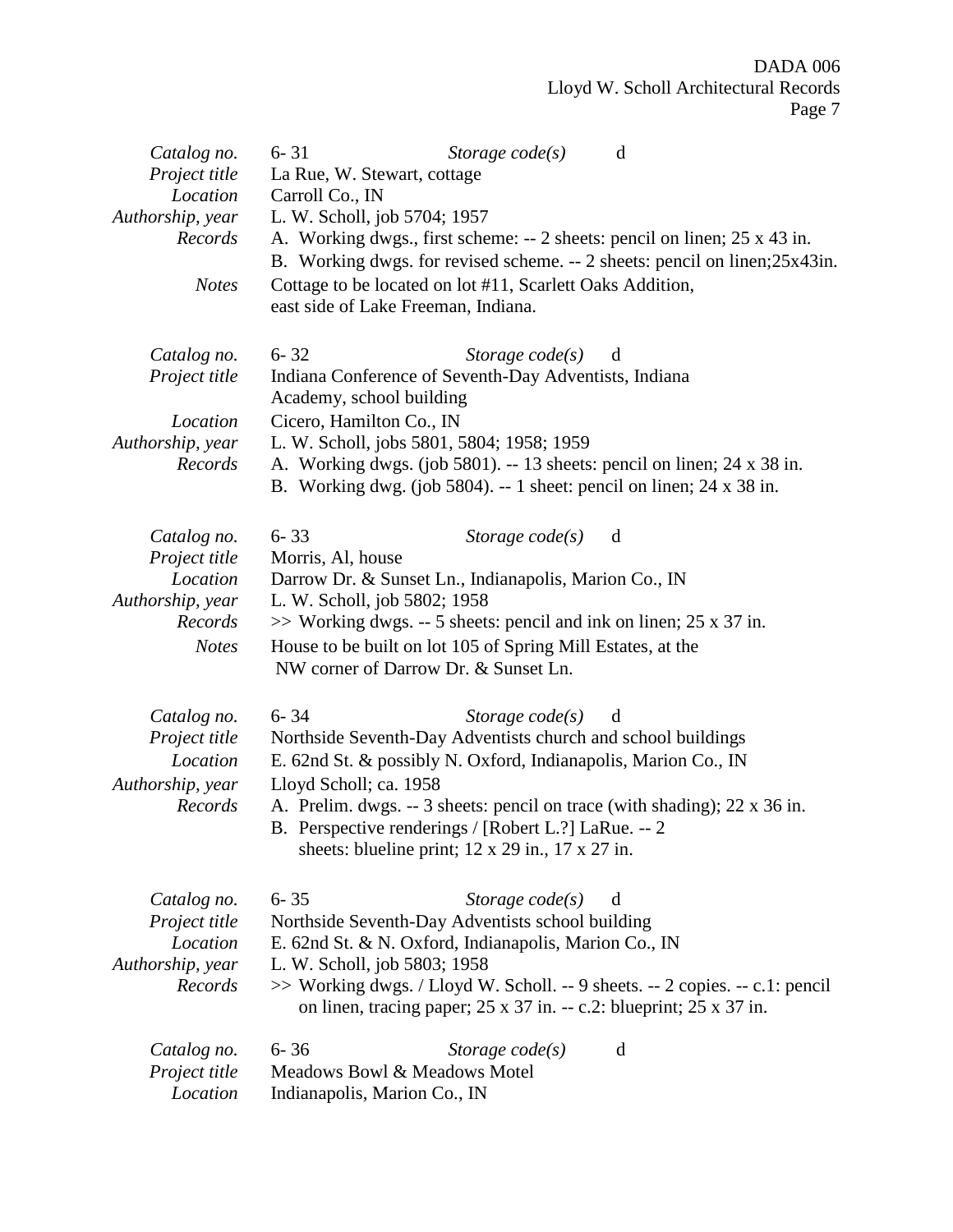Page 8

|                              |                                                                                                                                                               |                                                                                               | - ־ ־                                                                          |  |
|------------------------------|---------------------------------------------------------------------------------------------------------------------------------------------------------------|-----------------------------------------------------------------------------------------------|--------------------------------------------------------------------------------|--|
| Authorship, year<br>Records  | possibly Lloyd W. Scholl; 1958<br>>> Perspective renderings / Robert L. LaRue; 1958. -- 2<br>sheets: black line print; $11 \times 21$ in., $19 \times 36$ in. |                                                                                               |                                                                                |  |
|                              |                                                                                                                                                               |                                                                                               |                                                                                |  |
| Catalog no.<br>Project title | $6 - 37$                                                                                                                                                      | Storage $code(s)$<br>Purdue University extension, proposed                                    | d                                                                              |  |
| Location<br>Authorship, year | Lloyd Scholl; 1958                                                                                                                                            | possibly E. 38th St., Indianapolis, Marion Co., IN                                            |                                                                                |  |
| Records                      |                                                                                                                                                               | >> Perspective rendering / Robert L. LaRue; 1958. -- 1<br>sheet: blue line print; 17 x 33 in. |                                                                                |  |
| Catalog no.                  | $6 - 38$                                                                                                                                                      | Storage $code(s)$                                                                             | d                                                                              |  |
| Project title<br>Location    |                                                                                                                                                               | Northside Seventh-Day Adventist church and school buildings                                   |                                                                                |  |
| Authorship, year             | L. W. Scholl, job 5901; 1959                                                                                                                                  | E. 62nd St. & N. Oxford, Indianapolis, Marion Co., IN                                         |                                                                                |  |
| Records                      |                                                                                                                                                               | A. Perspective rendering / Dankert. -- 1 sheet: blueline print; 24 x 36 in.                   |                                                                                |  |
|                              |                                                                                                                                                               | B. Working dwgs. / Lloyd W. Scholl; 1959. -- 20 sheets:                                       |                                                                                |  |
|                              |                                                                                                                                                               | pencil on linen, Mylar, tracing paper; 25 x 37 in.                                            |                                                                                |  |
| Catalog no.                  | $6 - 39$                                                                                                                                                      | Storage $code(s)$                                                                             | d                                                                              |  |
| Project title                | Sagalowsky, May, house                                                                                                                                        |                                                                                               |                                                                                |  |
| Location<br>Authorship, year | 5143 Washington Blvd., Indianapolis, Marion Co., IN<br>L. W. Scholl, job 5902; 1959                                                                           |                                                                                               |                                                                                |  |
| Records                      |                                                                                                                                                               | $\gg$ Working dwgs. -- 3 sheets: blueprint; 24 x 36 in.                                       |                                                                                |  |
| Catalog no.                  | $6 - 40$                                                                                                                                                      | Storage $code(s)$                                                                             | d                                                                              |  |
| Project title<br>Location    | Banner Reality, truss design                                                                                                                                  |                                                                                               |                                                                                |  |
| Authorship, year             | L. W. Scholl, job 6003; 1960                                                                                                                                  |                                                                                               |                                                                                |  |
| Records                      |                                                                                                                                                               |                                                                                               | A. Stress diagram, elevation and specs. -- 1 sheet: pencil on linen; 25x37 in. |  |
|                              |                                                                                                                                                               | B. Stress diagram, elevation. -- 1 sheet: pencil on Mylar; 24 x 37 in.                        | C. Truss detail / Prichard Lumber Co. -- 1 sheet: blueline print; 19 x 24 in.  |  |
|                              |                                                                                                                                                               |                                                                                               |                                                                                |  |
| Catalog no.                  | $6 - 41$                                                                                                                                                      | Storage $code(s)$                                                                             | d                                                                              |  |
| Project title                |                                                                                                                                                               | Viskniskki, Mr. and Mrs. D. G., house                                                         |                                                                                |  |
| Location<br>Authorship, year | Indianapolis, Marion Co., IN<br>L. W. Scholl, job 6004; 1960                                                                                                  |                                                                                               |                                                                                |  |
| Records                      | A. Working dwgs. -- 6 sheets: blueprint; 25 x 37 in.<br>B. Revised working dwgs. -- 6 sheets: pencil on Mylar; 25 x 37 in.                                    |                                                                                               |                                                                                |  |
| <b>Notes</b>                 |                                                                                                                                                               | House to be built on lot 56 and part of lot 57 in Golden Hills addition                       |                                                                                |  |
|                              |                                                                                                                                                               |                                                                                               |                                                                                |  |
| Catalog no.<br>Project title | $6 - 42$                                                                                                                                                      | Storage $code(s)$<br>Indiana Conference of Seventh-Day Adventists, warehouse building         | d                                                                              |  |
| Location                     |                                                                                                                                                               | Bornhiser Rd., Cicero, Hamilton Co., IN                                                       |                                                                                |  |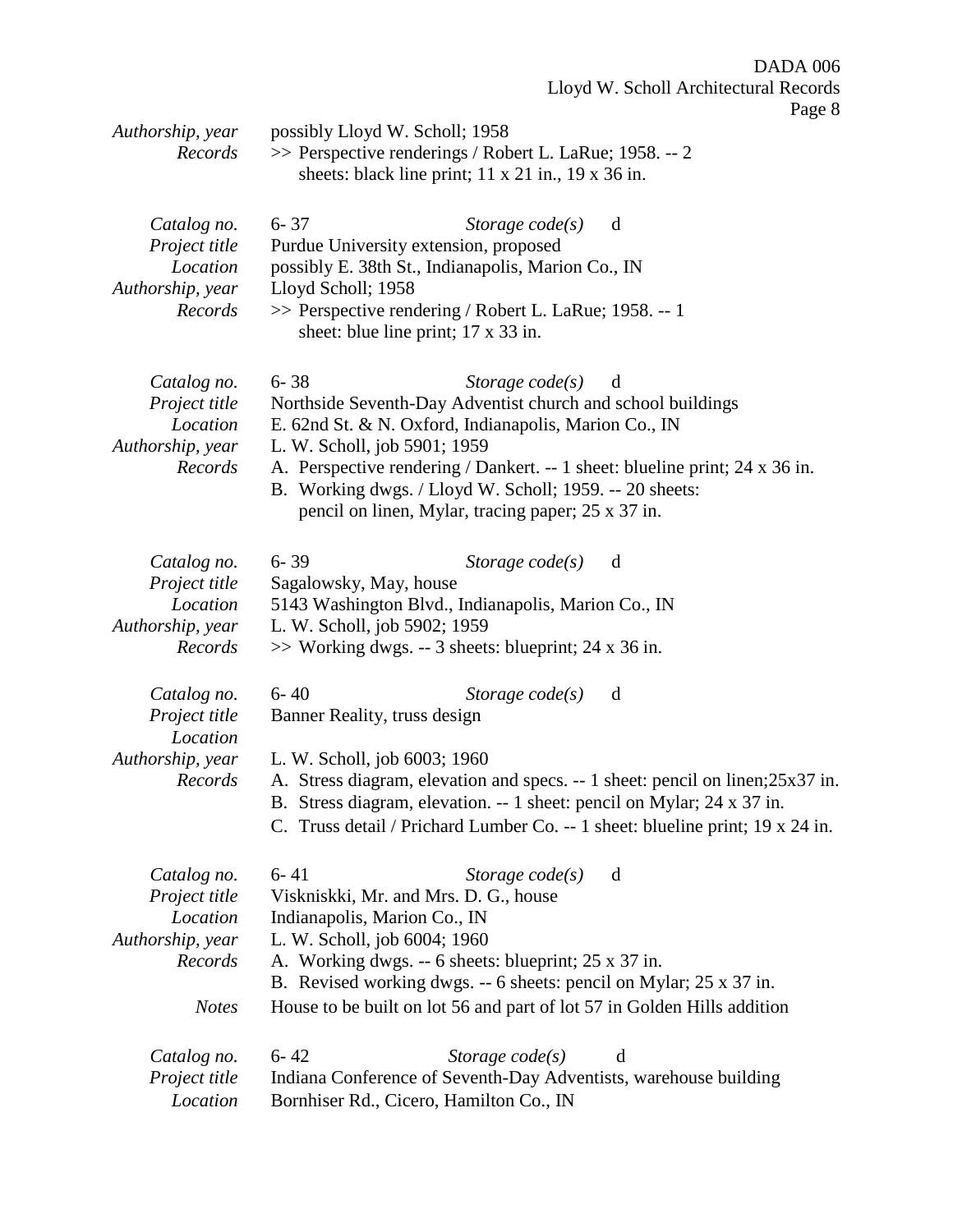| Authorship, year<br>Records                                             | L. W. Scholl, job 6006; 1960<br>$\gg$ Working dwgs. -- 10 sheets: pencil on vellum; 36 x 25 in.                                                                                                                                                                                                                                  |
|-------------------------------------------------------------------------|----------------------------------------------------------------------------------------------------------------------------------------------------------------------------------------------------------------------------------------------------------------------------------------------------------------------------------|
| Catalog no.<br>Project title<br>Location<br>Authorship, year<br>Records | $6 - 43$<br>Storage $code(s)$<br>d<br>Seventh-Day Adventist church<br>State Rd. 7, North Vernon, Jennings Co., IN<br>Lloyd W. Scholl, job 6103; 1961<br>$\gg$ Working dwgs. -- 12 sheets: pencil on vellum; 24 x 36 in.                                                                                                          |
| Catalog no.<br>Project title<br>Location<br>Authorship, year<br>Records | $6 - 44$<br>Storage $code(s)$<br>d<br>Roth Park hotel<br>Carroll Co., IN<br>Lloyd W. Scholl, job 6104; 1961<br>A. Legal description of property. -- 1 sheet: typescript; 8 x 14 in.<br>B. Site surveys. -- 3 sheets: pencil on vellum, pencil on<br>trace, ink on trace; 24 x 36 in. or smaller                                  |
|                                                                         | C. Architectural working dwgs. -- 6 sheets: blueline print; 24 x 36 in.<br>D. Mechanical working dwgs. -- 7 sheets: blueprint; 24 x 36 in.<br>Located on Lake Freeman near Yeoman, Indiana.                                                                                                                                      |
| <b>Notes</b>                                                            |                                                                                                                                                                                                                                                                                                                                  |
| Catalog no.<br>Project title<br>Location<br>Authorship, year<br>Records | $6 - 45$<br>Storage $code(s)$<br>d<br>Seventh-Day Adventist church<br>Altgeld St., South Bend, St. Joseph Co., IN<br>Lloyd W. Scholl, job 6212; 1962<br>A. Perspective rendering / Dankert; 1960.--1 sheet; blueline print; 24x36 in.<br>B. Architectural working dwgs. -- 14 sheets: pencil on<br>vellum and Mylar; 24 x 36 in. |
| <b>Notes</b>                                                            | C. Mechanical working dwgs. -- 5 sheets: pencil on vellum; 24 x 36 in.<br>Located on Altgeld St. west of Ironwood Dr.                                                                                                                                                                                                            |
| Catalog no.<br>Project title<br>Location<br>Authorship, year<br>Records | $6 - 46$<br>Storage $code(s)$<br>d<br>Bargain Barn<br>8949 E. Washington St., [Indianapolis], Marion Co., IN<br>Lloyd W. Scholl, job 6214; 1962<br>$\gg$ Working dwgs. -- 4 sheets: pencil on vellum; 24 x 36 in.                                                                                                                |
| Catalog no.<br>Project title<br>Location<br>Authorship, year<br>Records | $6 - 47$<br>Storage $code(s)$<br>d<br>Apache Wells country club<br>N. 56th St., Mesa, Maricopa Co., AZ<br>Lloyd W. Scholl, job 6305; 1963<br>$\gg$ Working dwgs. -- 13 sheets: sepia print; 30 x 42 in.                                                                                                                          |
| Catalog no.<br>Project title                                            | $6 - 48$<br>Storage $code(s)$<br>d<br>Indiana Conference of Seventh-Day Adventists, Indiana<br>Academy, campground additions                                                                                                                                                                                                     |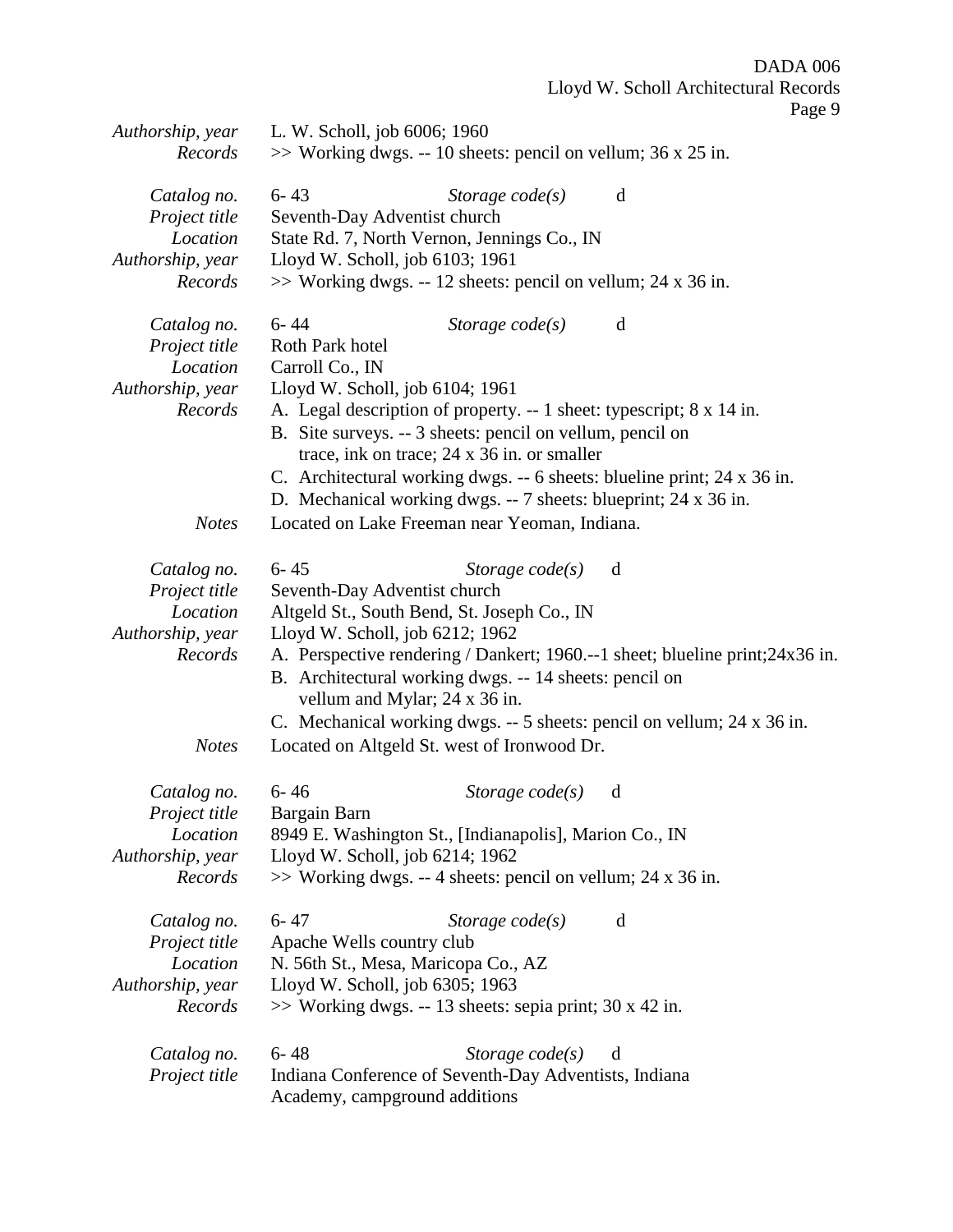| Location<br>Authorship, year<br>Records                                                 | Page 10<br>Cicero, Hamilton Co., IN<br>Lloyd W. Scholl; Stanley D. Smith; Don R. Kirkman; 1964-1965<br>A. Prelim. plan for administration building / Lloyd Scholl;<br>[196-?]. -- 1 sheet: pencil on vellum; $25 \times 36$ in.<br>B. Prelim. plans for dormitory additions and auditorium /<br>Lloyd W. Scholl; 1964. -- 2 sheets: blue line print; $24 \times 36$ in.<br>C. Plan of camp meeting buildings / Stanley D. Smith; 1965.<br>$-1$ sheet: blue line print; 24 x 36 in.<br>D. Proposed campus plan / Don R. Kirkman; 1965. -- 1 sheet:<br>blue line print; $24 \times 36$ in. |  |
|-----------------------------------------------------------------------------------------|------------------------------------------------------------------------------------------------------------------------------------------------------------------------------------------------------------------------------------------------------------------------------------------------------------------------------------------------------------------------------------------------------------------------------------------------------------------------------------------------------------------------------------------------------------------------------------------|--|
| Catalog no.<br>Project title<br>Location<br>Authorship, year<br>Records                 | $6 - 49$<br>Storage $code(s)$<br>d<br>Glendale Shopping Center: Hickory Farms of Ohio<br>Indianapolis, Marion Co., IN<br>Lloyd W. Scholl, job 6501; 1965<br>$\gg$ Working dwgs. -- 3 sheets: pencil on linen; 25 x 37 in.                                                                                                                                                                                                                                                                                                                                                                |  |
| Catalog no.<br>Project title<br>Location                                                | $6 - 50$<br>Storage $code(s)$<br>d<br>Windsor Village Shopping Center: addition to Brodey's<br>package liquor store<br>21st St. & Arlington Ave., Indianapolis, Marion Co., IN                                                                                                                                                                                                                                                                                                                                                                                                           |  |
| Authorship, year<br>Records                                                             | Lloyd W. Scholl, job 6506; 1965<br>>> Working dwgs. -- 4 sheets: pencil on linen and vellum;<br>sepia Mylar print; 24 x 36 in.                                                                                                                                                                                                                                                                                                                                                                                                                                                           |  |
| Catalog no.<br>Project title<br>Location<br>Authorship, year<br>Records<br><b>Notes</b> | $6 - 51$<br>Storage $code(s)$<br>d<br>General Motors Corporation, Central Foundry Division: metal process plant<br>Bedford, Lawrence Co., IN<br>John C. Owens & Associates, job 65008; 1965<br>$\gg$ Working dwgs. -- 15 sheets: blueprint; 24 x 36 in.<br>Lloyd W. Scholl's seal & signature appear on the drawings<br>alongside those of John C. Owens.                                                                                                                                                                                                                                |  |
| Catalog no.<br>Project title<br>Location<br>Authorship, year                            | $6 - 52$<br>Storage $code(s)$<br>d<br>Washington Square East, Shoppers Market: John's Nursery<br>8949 E. Washington St., Indianapolis, Marion Co., IN<br>Abelardo G. Lopez, designer; Lloyd W. Scholl, structural<br>engineer; Donald C. Fulk, mechanical engineer; 1965                                                                                                                                                                                                                                                                                                                 |  |
| Records                                                                                 | >> Working dwgs. -- 5 sheets: blackline print; 24 x 36 in.                                                                                                                                                                                                                                                                                                                                                                                                                                                                                                                               |  |
| Catalog no.<br>Project title<br>Location<br>Authorship, year                            | $6 - 53$<br>Storage $code(s)$<br>d<br>Parkwood shopping & medical center: supermarket and cleaners<br>1600 N. Lebanon St., Lebanon, [Boone Co.], IN<br>Lloyd W. Scholl, job 6601; Waldron Batey & Wade, consulting<br>engineers; 1965-[1966]                                                                                                                                                                                                                                                                                                                                             |  |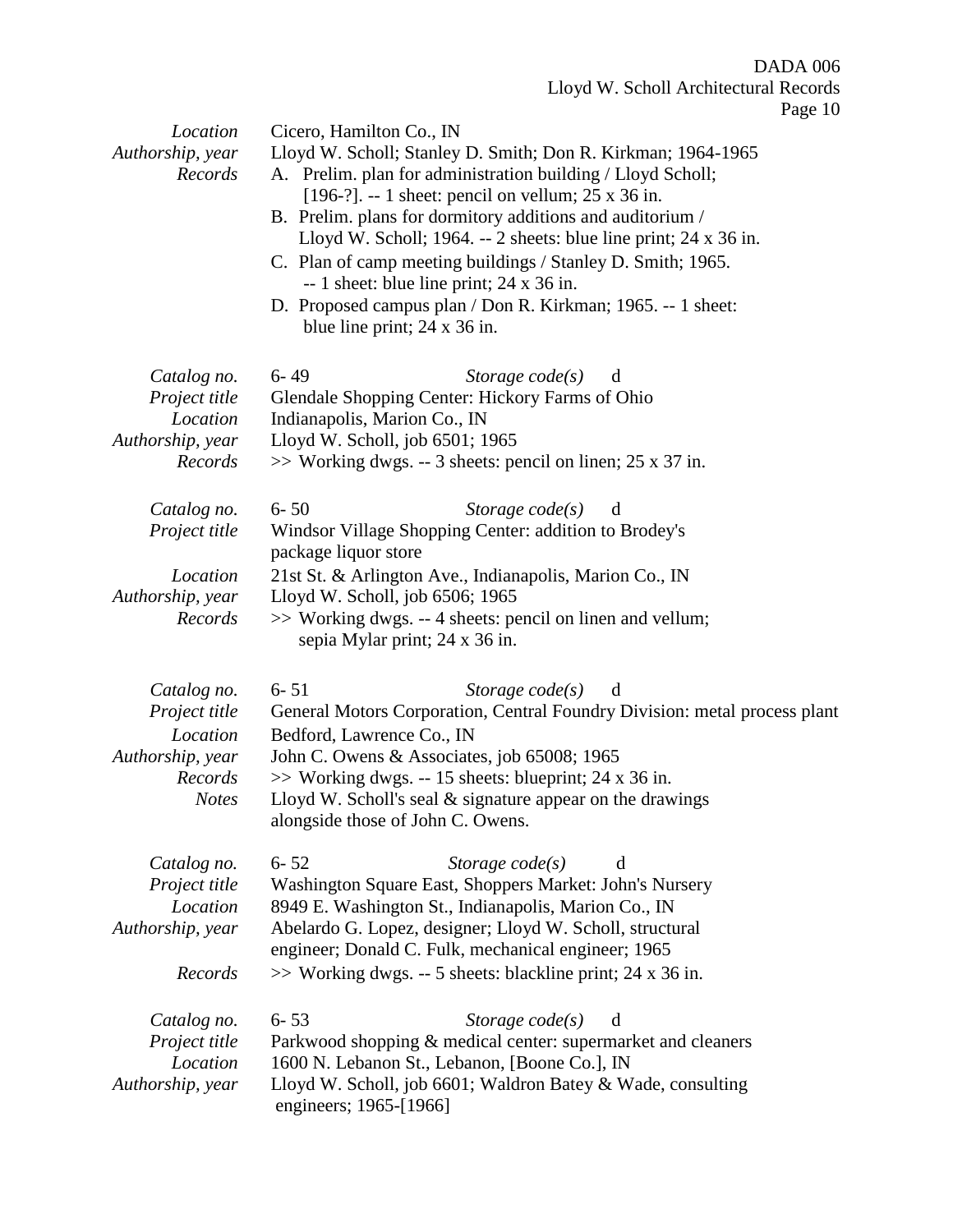| Records                                                                                 | A. Architectural working dwgs. / Lloyd W. Scholl; 1965-<br>1966. -- 9 sheets: pencil on vellum; $24 \times 36$ in.<br>B. Mechanical working dwgs. / Lloyd W. Scholl; Waldron<br>Batey & Wade; ca. 1966. -- 5 sheets: sepia; 24 x 36 in.                                                                                                                                                                                                                                                                                                                                                                   |
|-----------------------------------------------------------------------------------------|-----------------------------------------------------------------------------------------------------------------------------------------------------------------------------------------------------------------------------------------------------------------------------------------------------------------------------------------------------------------------------------------------------------------------------------------------------------------------------------------------------------------------------------------------------------------------------------------------------------|
| Catalog no.<br>Project title<br>Location<br>Authorship, year<br>Records<br><b>Notes</b> | $6 - 54$<br>Storage $code(s)$<br>d<br>Tresslar 5 cent $\&$ 10 cent stores, remodeling<br>Main St., Salem, Marion Co., IL<br>Garns and Moore & Associates, job 6601A; 1967<br>A. Architectural working dwgs. -- 10 sheets: blueprint; 24 x 36 in.<br>B. Mechanical working dwgs. -- 3 sheets; blue line print; 24 x 36 in.<br>The architect for Garns & Moore was Robert H. Hindman. Scholl's seal and                                                                                                                                                                                                     |
|                                                                                         | signature appear on the architectural set along with Hindman's.                                                                                                                                                                                                                                                                                                                                                                                                                                                                                                                                           |
| Catalog no.<br>Project title<br>Location<br>Authorship, year<br>Records                 | $6 - 55$<br>Storage code(s)<br>d<br>Meyer, Mr. and Mrs. Don, house<br>West Lafayette, Tippecanoe Co., IN<br>Lloyd W. Scholl, job 6701; 1967<br>$\gg$ Working dwgs. -- 5 sheets: pencil on vellum; 24 x 36 in.                                                                                                                                                                                                                                                                                                                                                                                             |
| Catalog no.<br>Project title<br>Location<br>Authorship, year<br>Records                 | $6 - 56$<br>Storage $code(s)$<br>d<br>Hillenbrand Industries (Hill-Rom Co.) new office building<br>State Rd. 46, Batesville, Ripley Co., IN<br>Lloyd W. Scholl, architect-engineer, job 6802; Fennig &<br>Weir, consulting engineers, job 6805; 1968-69<br>A. Working dwgs. (architectural) / Lloyd W. Scholl.; 1969.<br>-- 13 sheets: blueline print, blueprint; 24 x 36 in.<br>B. Working dwgs. (mechanical $\&$ electrical) / Fennig $\&$ Weir;<br>1968. -- 11 sheets: blue line print; 24 x 36 in.<br>C. Movable wall layout / Timperman Builders; 1969. -- 2<br>sheets: blue line print; 24 x 36 in. |
| Catalog no.<br>Project title<br>Location<br>Authorship, year<br>Records                 | $6 - 57$<br>Storage $code(s)$<br>d<br>Hillenbrand Industries new office additions<br>State Rd. 46, Batesville, Ripley Co., IN<br>Lloyd W. Scholl, job 6803; ca. 1968<br>$\gg$ Working dwgs. -- 2 sheets: pencil on linen; 24 x 36 in.                                                                                                                                                                                                                                                                                                                                                                     |
| Catalog no.<br>Project title<br>Location<br>Authorship, year<br>Records                 | $6 - 58$<br>Storage $code(s)$<br>d<br>The Lowe Co., manufacturing and office building<br>106th St. @ U.S. Hwy 31, [Carmel], [Hamilton Co.], IN<br>Lloyd W. Scholl, job 6804; 1968<br>A. Perspective rendering. -- 1 sheet: sepia print; 24 x 36 in.<br>B. Working dwgs. -- 10 sheets: sepia print; 24 x 36 in.                                                                                                                                                                                                                                                                                            |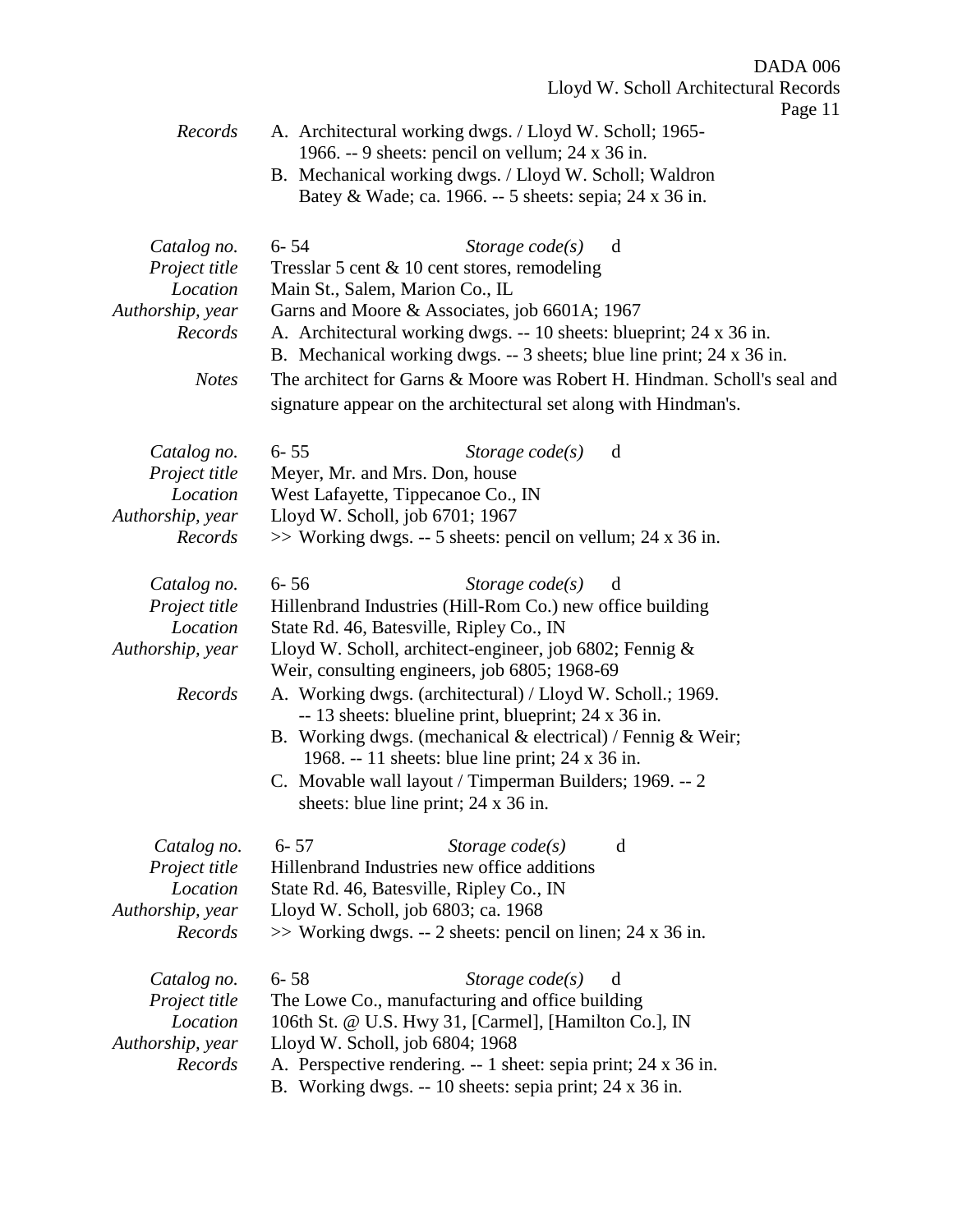|                              |                                     |                                                                               |   | $1 \text{ age} 12$ |
|------------------------------|-------------------------------------|-------------------------------------------------------------------------------|---|--------------------|
| Catalog no.<br>Project title | $6 - 59$<br>Lee, Jack, house        | Storage $code(s)$                                                             | d |                    |
| Location                     |                                     |                                                                               |   |                    |
| Authorship, year             | Lloyd W. Scholl; ca. 1969           |                                                                               |   |                    |
| Records                      |                                     | $\gg$ Prelim. working dwgs. -- 3 sheets; pencil on vellum; 24 x 36 in.        |   |                    |
|                              |                                     |                                                                               |   |                    |
| Catalog no.                  | $6 - 60$                            | Storage $code(s)$                                                             | d |                    |
| Project title                | <b>Central Apartments</b>           |                                                                               |   |                    |
| Location                     |                                     | 1900 N. Walnut, Bloomington, Monroe Co., IN                                   |   |                    |
| Authorship, year             | Lloyd W. Scholl, job 7202; 1972     |                                                                               |   |                    |
| Records                      |                                     | A. Site surveys / J. S. Strong. -- 2 sheets: pencil on vellum; 12 x 18 in.    |   |                    |
|                              |                                     | B. Site plan / Lloyd W. Scholl; 1972. -- 1 sheet: pencil on vellum; 24x36 in. |   |                    |
|                              |                                     | C. Revised site plan / Lloyd W. Scholl; 1972. -- 1 sheet:                     |   |                    |
|                              | blue line print; $24 \times 36$ in. |                                                                               |   |                    |
| Catalog no.                  | $6 - 61$                            | Storage $code(s)$                                                             | d |                    |
| Project title                | Ramada Inn                          |                                                                               |   |                    |
| Location                     |                                     | Emerson Ave. @ Greenwood Rd., Greenwood, Marion Co., IN                       |   |                    |
| Authorship, year             |                                     | Lloyd W. Scholl & Assoc., job 1113; 1972-73                                   |   |                    |
| Records                      |                                     | A. Working dwgs. (mechanical) / Lloyd W. Scholl; 1972. --                     |   |                    |
|                              |                                     | 14 sheets: blueline print; 30 x 42 in.                                        |   |                    |
|                              |                                     | B. Shop dwgs. for concrete roof / Jefferson Concrete                          |   |                    |
|                              |                                     | Systems; 1973. -- 5 sheets: blueline prints; 24 x 36 in.                      |   |                    |
| <b>Notes</b>                 | Gateway Corp., general contractor.  |                                                                               |   |                    |
|                              | $6 - 62$                            |                                                                               | d |                    |
| Catalog no.<br>Project title | Valle Vista country club: clubhouse | Storage $code(s)$                                                             |   |                    |
| Location                     |                                     | U.S. Hwy. 31 at Fry Rd., Greenwood, Marion Co., IN                            |   |                    |
| Authorship, year             |                                     | Lloyd W. Scholl & Assoc., job 1116; R. Gooderum & Assoc.;                     |   |                    |
|                              | Fred L. Tanner; 1972                |                                                                               |   |                    |
| Records                      |                                     | >> Working dwgs. -- 22 sheets: blueline print; 24 x 36 in.                    |   |                    |
|                              |                                     |                                                                               |   |                    |
| Catalog no.                  | $6 - 63$                            | Storage $code(s)$                                                             | d |                    |
| Project title                |                                     | Yeager Contracting Co. office building                                        |   |                    |
| Location                     | Greenwood, Marion Co., IN           |                                                                               |   |                    |
| Authorship, year             | consulting engineers; 1973          | Lloyd W. Scholl & Assoc., job 1117; R. Gooderum & Assoc.,                     |   |                    |
| Records                      |                                     | $\gg$ Working dwgs. -- 22 sheets: blueline print; 24 x 36 in.                 |   |                    |
|                              |                                     |                                                                               |   |                    |
| Catalog no.                  | $6 - 64$                            | Storage $code(s)$                                                             | d |                    |
| Project title                | Valle Vista country club            |                                                                               |   |                    |
| Location                     |                                     | Greenwood Rd., Greenwood, Marion Co., IN                                      |   |                    |
| Authorship, year             |                                     | Lloyd W. Scholl & Assoc., job 1124; Franklin Engineering Co.; 1974            |   |                    |
| Records                      |                                     | $\gg$ Working dwgs. -- 32 sheets: blueline print; 30 x 42 in.                 |   |                    |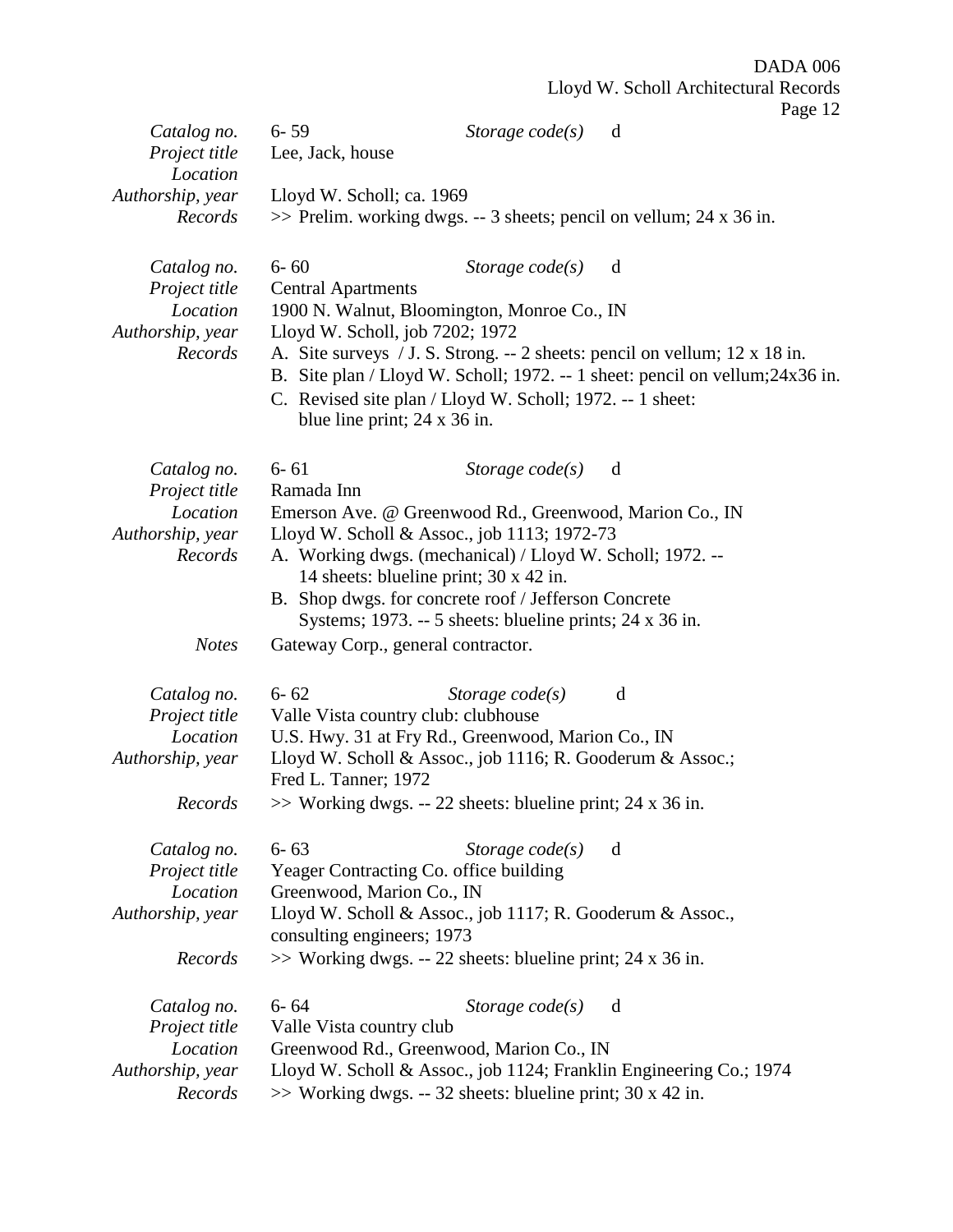*Notes* Designed for Robert K. Yeager

| Catalog no.<br>Project title<br>Location<br>Authorship, year<br>Records<br><b>Notes</b> | $6 - 65$<br>Storage $code(s)$<br>d<br>Retail hardware lumber sales<br>Main St. & Smith Valley Rd., Frances, Johnson Co., IN<br>possibly Lloyd W. Scholl; 1970s<br>>> Working dwgs. -- 3 sheets: pencil on vellum; 24 x 36 in.<br>Structures to be erected on lots 1, 2, 3 on block 4, town of Frances                             |  |
|-----------------------------------------------------------------------------------------|-----------------------------------------------------------------------------------------------------------------------------------------------------------------------------------------------------------------------------------------------------------------------------------------------------------------------------------|--|
| Catalog no.<br>Project title<br>Location<br>Authorship, year<br>Records                 | $6 - 66$<br>Storage $code(s)$<br>d<br>Super X Drugs, Huntington Plaza, remodeling<br>Lloyd W. Scholl; Fennig & Weir; 1975<br>A. Prelim. working dwgs. (architectural and mechanical). --<br>10 sheets: blueline print; 24 x 36 in.<br>B. Working dwgs. (architectural only). -- 6 sheets: pencil<br>on vellum; $24 \times 36$ in. |  |
| Catalog no.<br>Project title<br>Location<br>Authorship, year<br>Records                 | $6 - 67$<br>Storage $code(s)$<br>d<br>Dos Vidas condominium project for Robert & Magda Pelaez<br>73rd St., Scottsdale, Maricopa Co., AZ<br>Lloyd W. Scholl & Assoc.; McCausland Engineering; J. D.<br>Jones & Assoc.; John Crossman; 1978<br>$\gg$ Working dwgs. -- 31 sheets: blueline print; 24 x 36 in.                        |  |
| Catalog no.<br>Project title<br>Location<br>Authorship, year<br>Records                 | $6 - 68$<br>Storage $code(s)$<br>d<br>Carefree Casas II<br>Tranquil Trail, Carefree, [Maricopa Co.], AZ<br>Lloyd W. Scholl & Assoc.; 1978<br>$\gg$ Working dwgs. -- 35 sheets: blueline print; 24 x 36 in.                                                                                                                        |  |
| Catalog no.<br>Project title<br>Location<br>Authorship, year<br>Records                 | $6 - 69$<br>Storage $code(s)$<br>d<br>Carefree Villas, A Robert K. Yeager development<br>AZ<br>Lloyd W. Scholl & Assoc.; $[197-?]$<br>$\gg$ Prelim. dwgs. -- 12 sheets: blackline print; 24 x 35 in.                                                                                                                              |  |
| Catalog no.<br>Project title<br>Location<br>Authorship, year<br>Records<br><b>Notes</b> | $6 - 70$<br>Storage $code(s)$<br>d<br>Western '6' Motel<br>1345 W. Broadway Rd., Tempe, [Maricopa Co.], AZ<br>Lloyd W. Scholl & Assoc.; $[197-?]$<br>$\gg$ Working dwgs. -- 10 sheets: blueline print; 24 x 36 in.<br>Prepared for Don Lindsey, general contractor.                                                               |  |
| Catalog no.                                                                             | $6 - 71$<br>Storage $code(s)$<br>d                                                                                                                                                                                                                                                                                                |  |